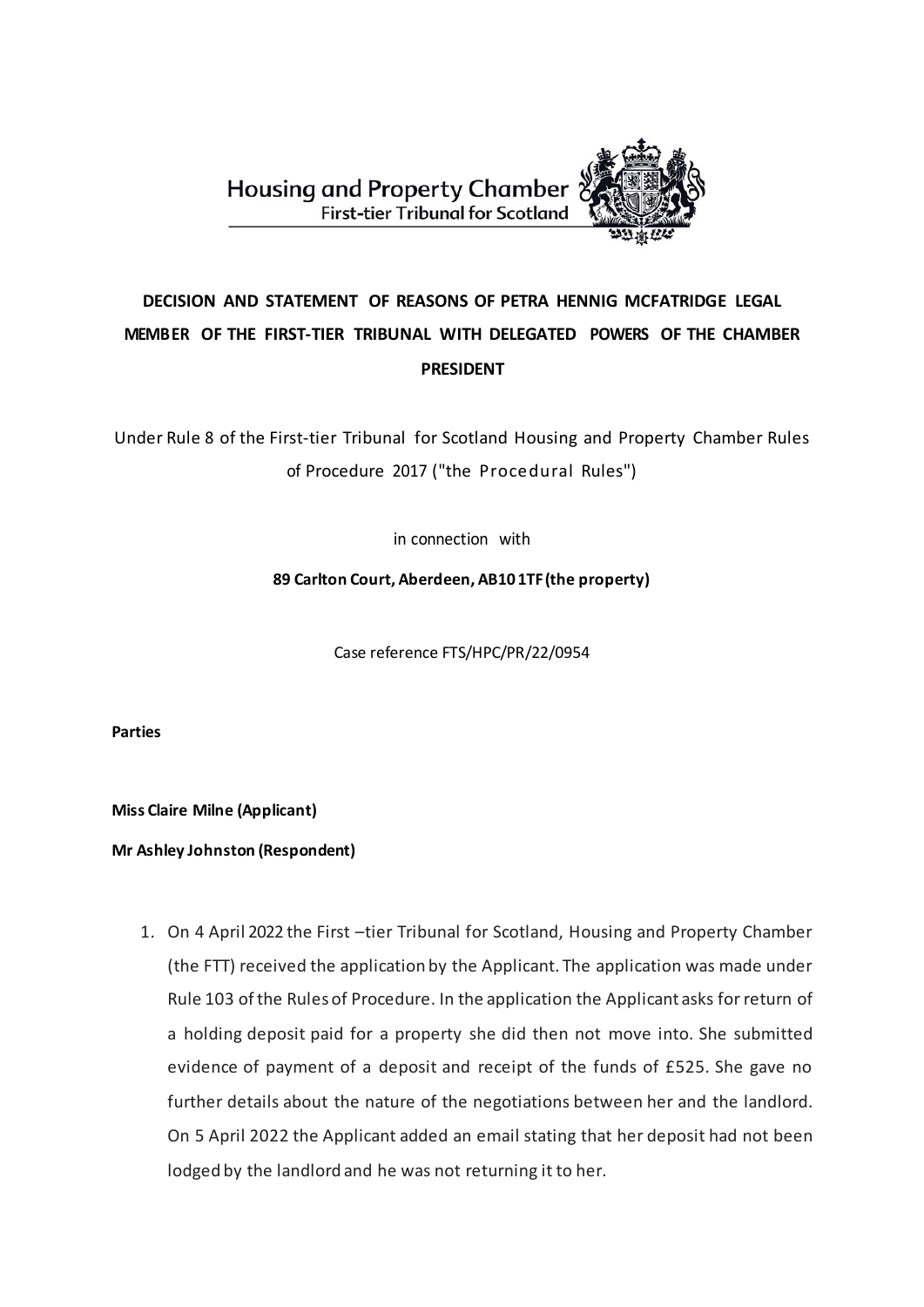- 2. On 6 April 2022 the FTT wrote to the Applicant: *"Before a decision can be made, we need you to provide us with the following: • You have raised the application under Rule 103 which is the rule where a tenant makes an application in respect of the Tenancy Deposit Schemes (Scotland) Regulations 2011, where the tenancy deposit has not been lodged with an approved tenancy deposit scheme within 30 days of the tenancy commencing. In this case the tenancy did not commence, therefore there can be no breach of the Regulations. Rule 103 is, therefore, not the appropriate rule under which to raise this application. • Rule 111 allows the Tribunal to consider civil proceedings arising from a private residential tenancy, and that would normally be the correct rule where a former tenant is reclaiming a deposit that has not been lodged with a tenancy deposit scheme. However, in this case, no tenancy agreement was entered into, therefore the matter has not arisen from a private residential tenancy and it would seem that the Tribunal may not have jurisdiction in this case. You may wish to take advice from a solicitor or suitable advice agency such as Shelter Scotland or the Citizens Advice Bureau before making written representations as to why you believe the Tribunal has jurisdiction."*
- *3.* In answer to this the Applicant produced a letter from Shelter Scotland (undated) on 12 April 2022 which she stated had been sent by Shelter Scotland to the landlord and which included the statement:" *It is therefore requested that Miss Milne's deposit of £525 Is returned to her. Miss Milne has been advised If funds are not returned, she would have a strong case through simple procedure action at Civil Court*." The Applicant asked the FTT to help her recover her money.
- *4.* On 25 April 2022 the FTT again wrote to the Applicant stating *"• We acknowledge receipt of your email dated 12 April 2022 together with the copy of the undated letter that Shelter Scotland appear to have sent on your behalf to Mr. Johnston. • Your email of 12 April does not directly address the issues raised in the Tribunal's previous request for further information. • We note that the letter from Shelter Scotland indicates to Mr. Johnston that if the funds, which were paid to him, are not returned that you would have a strong case through simple procedure action at the sheriff court. It would appear that Shelter Scotland have indicated to you that the appropriate forum to seek to recover the money which you paid to Mr. Johnson is the sheriff court. • Can you please therefore respond fully to the tribunal's original letter of 6 April setting out*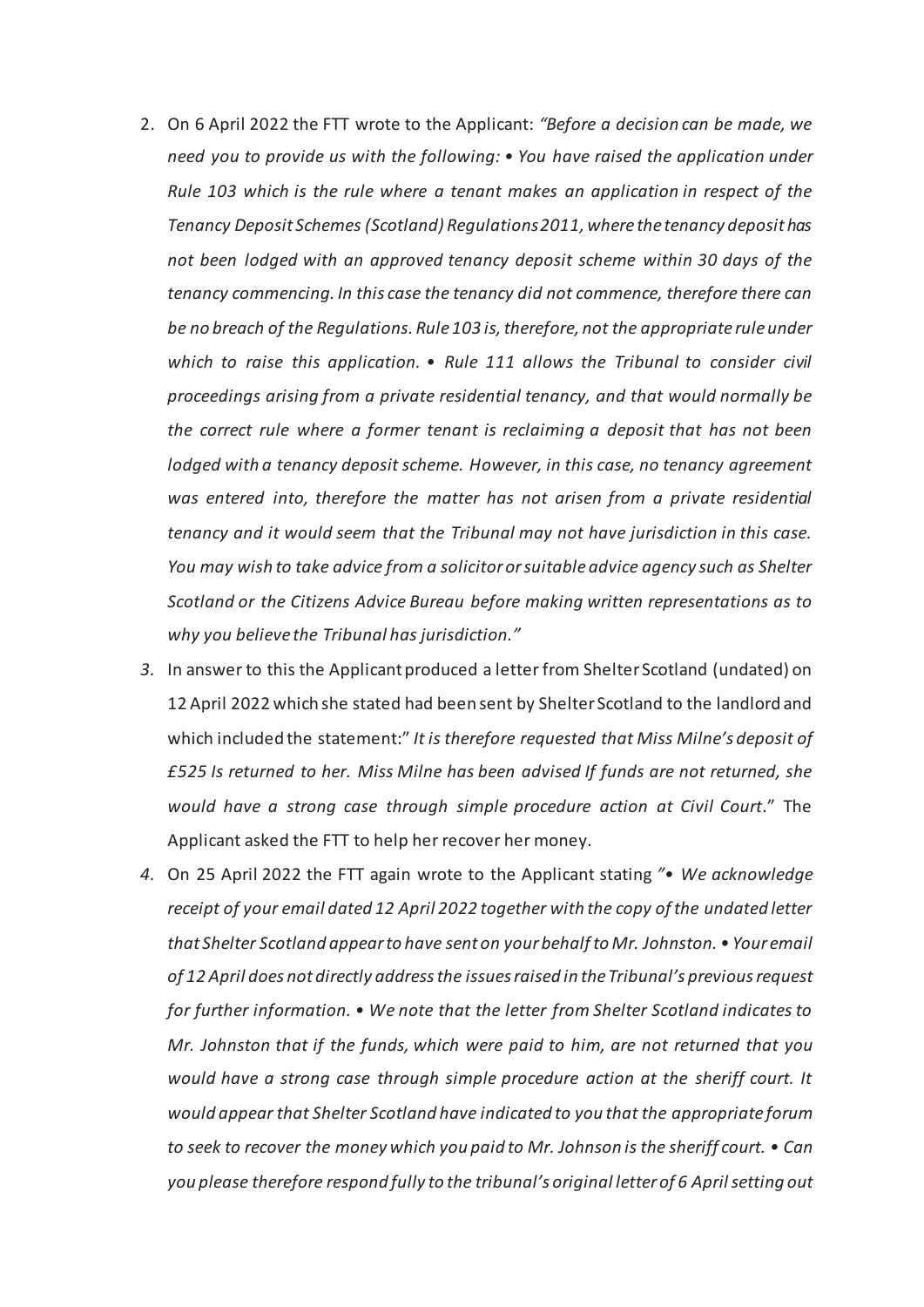*the reason why you believe this tribunal has jurisdiction to deal with your application.*"

- 5. In reply the Applicant wrote to the FTT on 29 April 2022 stating "*I fully understand the fact the First Tier Tribunal has no jurisdiction as a tenancy didn't take place but I feel failed by the system.*" She then goes on to say that the landlord knew "*by not starting the tenancy and keeping my deposit I would need to go through the stress of a simple procedure, taking time and costing money*" and that she wants the FTT to deal with the matter. At the end of the email the Applicant again acknowledges "*I said at the start of this email I am aware you do not have jurisdiction but I beg of you to help me.*"
- *6.* All documents are referred to for their terms and held to be incorporated herein.

## **B DECISION**

*1.* I considered the application in terms of Rule 8 of the Procedural Rules. That Rule provides:-

*"Rejection of application*

*8.-(1) The Chamber President or another member of the First-tier Tribunal under the delegated powers of the Chamber President, must reject an application if -*

*(a) they consider that the application is frivolous or vexatious;*

*(b) the dispute to which the application relates has been resolved;*

*(c) they have good reason to believe that it would not be appropriate to accept the application;*

*(d) they consider that the application is being made for a purpose other than a purpose specified in the application; or*

*(e) the applicant has previously made an identical or substantially similar application and in the opinion of the Chamber President or another member of the First-tier Tribunal, under the delegated powers of the Chamber President, there has been no significant change in any material considerations since the identical or substantially similar application was determined.*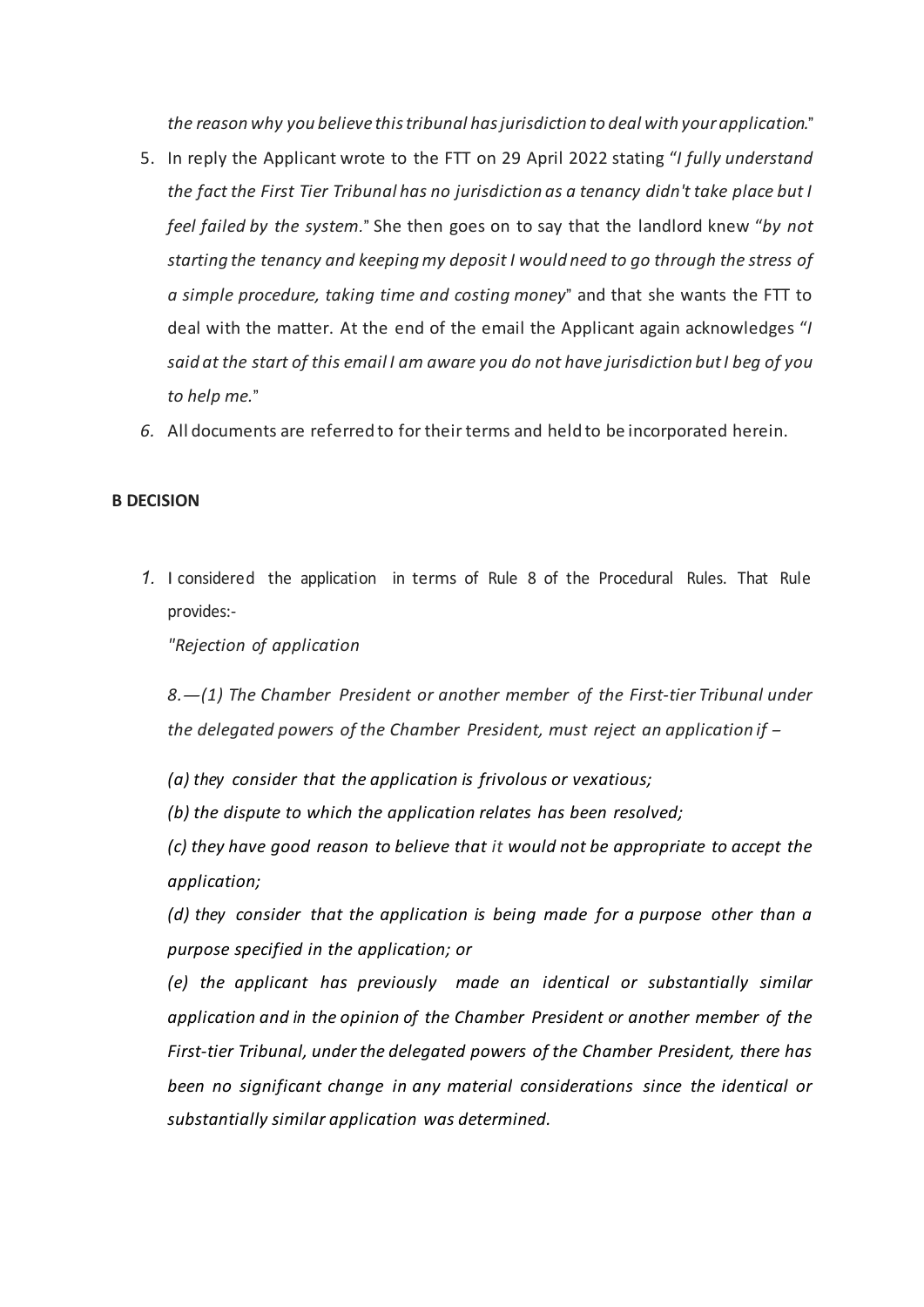*(2) Where the Chamber President, or another member of the First-tier Tribunal, under the delegated powers of the Chamber President, makes a decision under paragraph (1)to reject an application the First-tier Tribunal must notify the applicant and the notificationmust state the reason for the decision."*

**2. After consideration of the application, the attachments and correspondence from the Applicant, I consider that the application should be rejected in terms of Rule 8 (c) of the Rules of Procedure on the basis as the Tribunal has good reason to believe that it would not be appropriate to accept the application.** 

## **C RELEVANT LEGISLATION**

#### The First-tier Tribunal for Scotland Housing and Property Chamber Rules of Procedure 2017

**103.** Where a tenant or former tenant makes an application under regulation 9 ( **[[F65](https://www.legislation.gov.uk/ssi/2017/328/schedule#commentary-key-086a07f8045e28db04ae91b5517c12f6)**First-tier Tribunal orders**]**) of the 2011 Regulations, the application must—

(a)state—

(i)the name and address of the tenant or former tenant;

(ii)the name, address and profession of any representative of the tenant or former tenant; and

(iii)the name, address and registration number (if any) of the landlord;

(b)be accompanied by a copy of the tenancy agreement (if available) or, if this is not available, as much information about the tenancy as the tenant or former tenant can give;

(c)evidence of the date of the end of the tenancy (if available); and

(d)be signed and dated by the tenant or former tenant or a representative of the tenant or former tenant.

Requirements for making an application

Regulation 9 of The Tenancy Deposit Schemes (Scotland) Regulations 2011

(1) A tenant who has paid a tenancy deposit may apply to the First-tier Tribunal for an order under regulation 10 where the landlord did not comply with any duty in regulation 3 in respect of that tenancy deposit.

(2) An application under paragraph (1) must … be made no later than 3 months after the tenancy has ended."